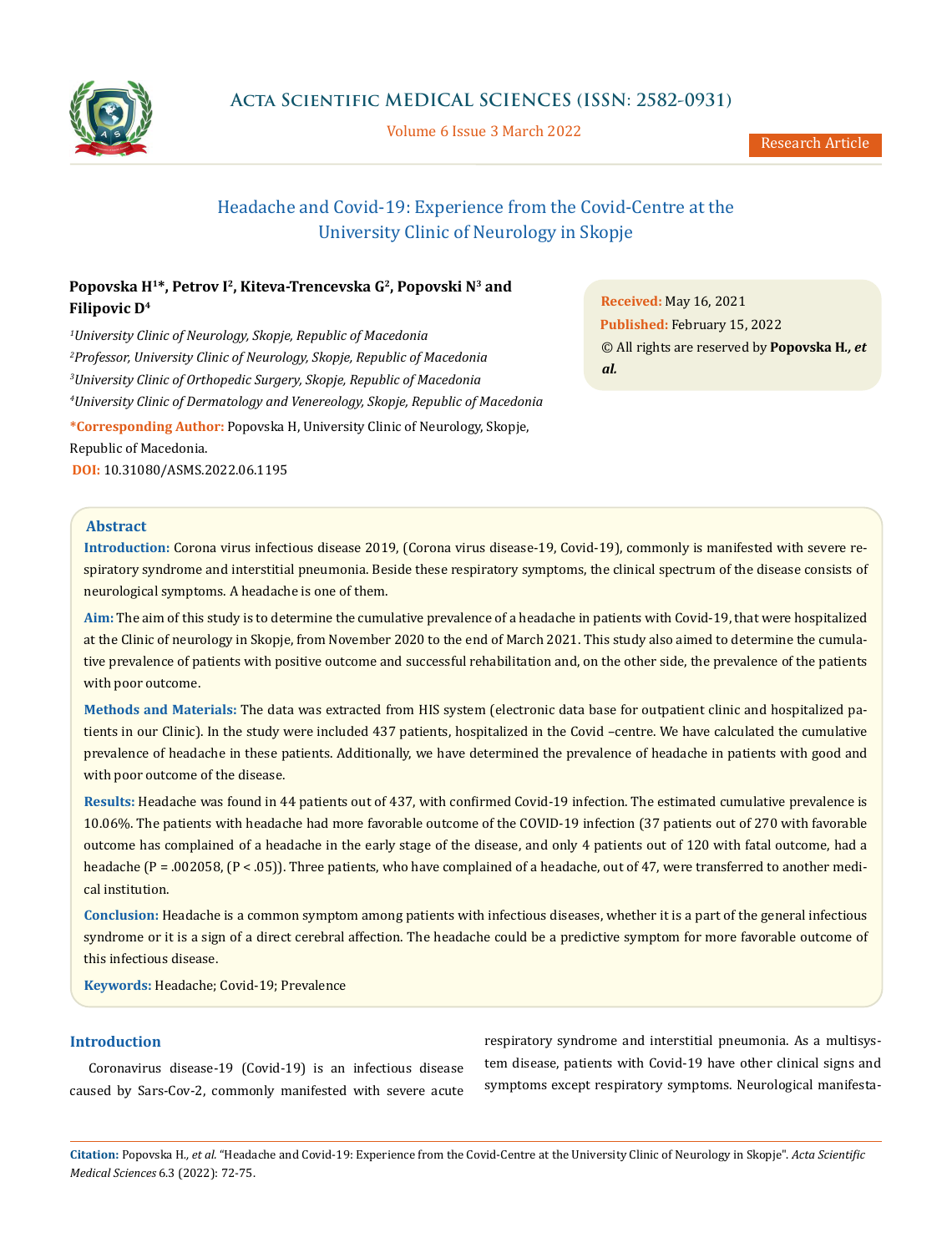tions are one of them. Central nervous system, as well as peripheral nervous system, can be affected by Covid-19  $[1]$ .

Headache is one of the main neurological symptoms of corona virus infection including SARS-CoV-2. Headache, as a neurological symptom, can appear solitary or in association with other signs and symptoms, like anosmia, ageusia, diahhrea, reduced appetite, loss of weight etc. [1,2].

Primary headache in patients with Covid-19 has features of migraine, cluster headache or tension- type headache, but it is much more severe and disabling. It has a partial answer of analgesic therapy, mainly Paracetamol and NSAID [1].

There are several underlying pathophysiological mechanisms for headache in Covid-19 patients, but the main and widely accepted is the direct mechanism, where Sars-Cov-2 is stimulating the trigeminal nerve endings at the nasal cavity. Consequently, it provokes sensitization of the trigeminal-caudal centre and other regions of the brain, giving additional signs and symptoms from the Central Nervous System (CNS) [1,3].



**Figure 1:** Proposed mechanism of headache pathophysiology in patients with Covid-19 [1].

Trigeminal sensory afferents, innervating cranial structures, vasculature and the dura, converge with cervical afferents from the upper cervical dorsal root ganglion (CG) in the trigeminocervical complex (TCC) in the brainstem and upper cervical spine. Second order neurons from the TCC project to the thalamus, from which thalamocortical neurons relay sensory information to multiple cortical areas (motoric, somatosensory, auditory, retrosplenial and visual centers). These are the third-order neurons, responsible for various symptoms that may accompaine the headache.

Everyone who has symptoms that are consistent with COVID-19, as well as people with known high-risk exposures to SARS-CoV-2, should be tested for SARS-CoV-2 infection. Such testing should employ either a nucleic acid amplification test (NAAT) or an antigen test to detect SARS-CoV-2.

Most people who become sick with COVID-19 will only experience mild illness and can recover at home. Symptoms might last a few days, and people who have the virus might feel better in about a week. Treatment is aimed at relieving symptoms and includes rest, fluid intake and pain relievers. However, older adults and people of any age, especially those with existing medical conditions, can experience severe symptoms and these patients need medical attention immediately.

#### **Aim**

In this study, our aim was to determine the cumulative prevalence of a headache in patients with Covid -19, hospitalized at the Covid centre in our clinic, in the period of five months, starting from November 2020 to the end of March 2021. This study also aimed to determine the cumulative prevalence of patients with positive outcome and successful rehabilitation and, on the other side, the prevalence of patients with poor /fatal outcome.

Our initial motive was to conduct a validation study that will compare the obtained results from the patients of our Covid centre with the results published in the recent literature.

73

**Citation:** Popovska H*., et al.* "Headache and Covid-19: Experience from the Covid-Centre at the University Clinic of Neurology in Skopje". *Acta Scientific Medical Sciences* 6.3 (2022): 72-75.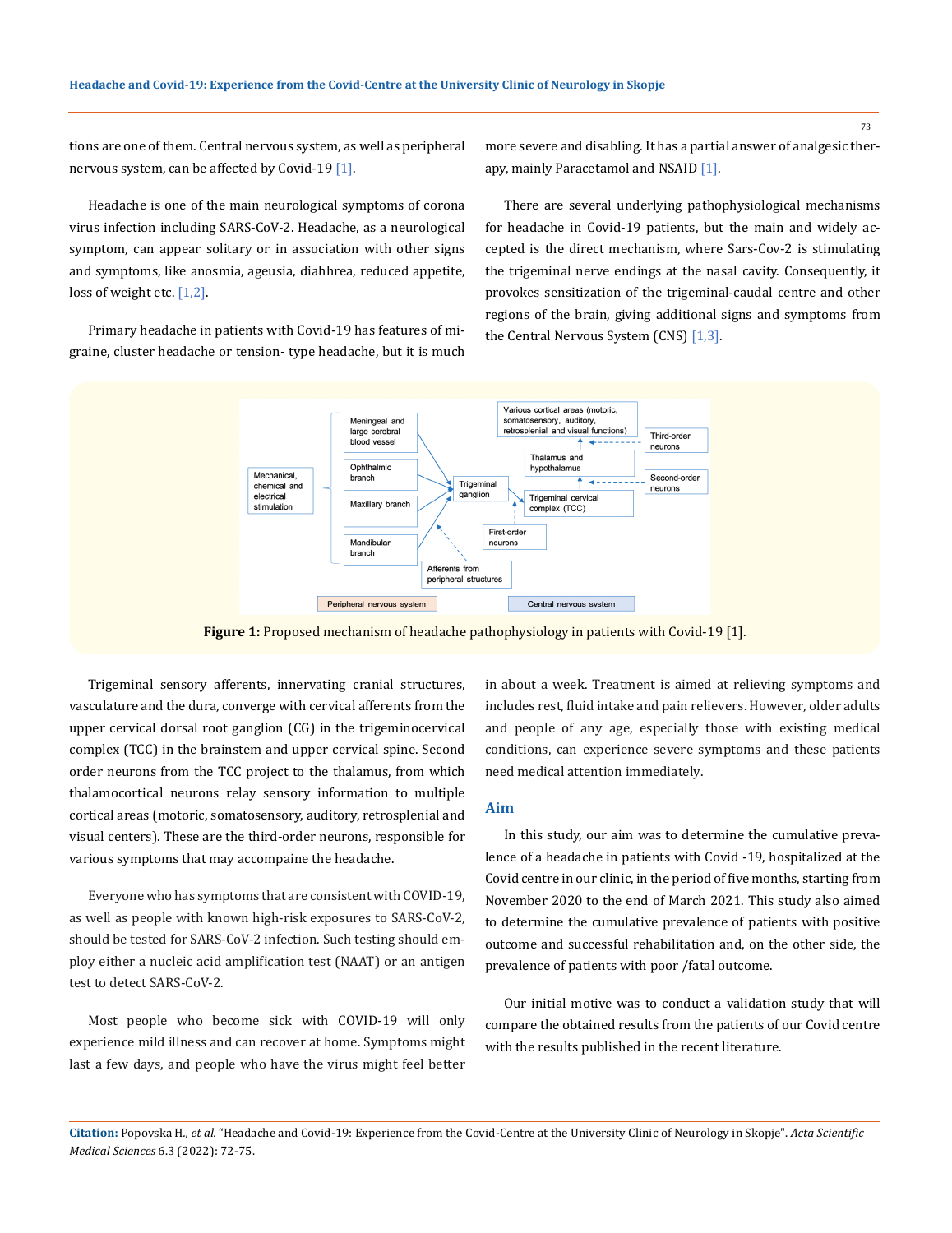## **Materials and methods**

The data was extracted from HIS system (electronic data base for outpatient clinic and hospitalized patients in our clinic). In this study were included 437 patients, hospitalized at the Covid –centre in our clinic, in the determined period. We have calculated the cumulative prevalence of headache in these patients. Additionally, we have determined the prevalence of headache in patients with good and with fatal outcome of the disease. We were using the statistical method X2 test, significant if P< .05.

#### **Results**

The cumulative prevalence rate of headache was calculated for COVID-19 cases in the hospitalized patients. The prevalence was calculated as the number of COVID-19 cases with headache divided by the total number of COVID-19 cases, expressed as a percentage (%).

A headache was reported by 44 patients out of 437 with confirmed Covid-19 infection. So, the estimated cumulative prevalence is 10.06%.

The patients with headache who had favorable outcome of the COVID-19 infection, was 37 patients out of 270 (13.7%) and only 4 patients out of 120 with fatal outcome, had a headache in the early stage of the disease (3.3%). Three patients with a headache, out of 47, were transferred to another medical institution and these patients were not included in the statistical analysis of data.

The association between headache and the presence of CO-VID-19 was assessed by the calculation of  $X^2$  value (p < 0.05 was considered statistically significant). In our study, the value of  $X^2$ is 9,497, and  $P = 0.002058$ . The value has shown statistical dependence of the analyzed variables.

 With these results, we can take the conclusion that, patients who had headache at presentation at our COVID center, had more favorable outcome compared to the patients who didn't have headache.

These results are presented in the table below and in the graph.

The results were consistent with the published data on this subject [4-9].

|                        |                   |                        | 74           |
|------------------------|-------------------|------------------------|--------------|
|                        | Headache          | No headache            | <b>Total</b> |
| Favorable<br>outcome   | 37 (28.38) [2.61] | 233 (241.62)<br>[5.88] | 270          |
| Unfavorable<br>outcome | 4(12.62)[0.31]    | 116 (107.38)<br>[0.69] | 120          |
| Column<br>Totals       | 41                | 349                    | 390          |

**Table 1:** Representation of obtained data.



#### **Conclusion**

Our initial motive was to conduct a validation study that will compare the obtained results from the patients of our Covid centre with the results published in the recent literature.

Therefore, we came to the conclusion that a headache in patients with Covid-19, in the early stage of the disease, might be a predictive symptom of more favourable outcome of the disease. Headache is a common symptom in infectious diseases, whether it is a part of general signs and symptoms of the infectiuos disease or it is a symptom of a direct cerebral affection. The cumulative prevalence is in the range of global data for cumulative prevalence of headache in patients with Covid-19.

#### **Bibliography**

1. Endang Mutiawati., *et al*[. "Global prevalence and pathogenesis](https://f1000research.com/articles/9-1316)  [of headache in COVID-19: A systematic review and meta-anal](https://f1000research.com/articles/9-1316)ysis". *[F1000Research](https://f1000research.com/articles/9-1316)* 9 (2021): 1316.

**Citation:** Popovska H*., et al.* "Headache and Covid-19: Experience from the Covid-Centre at the University Clinic of Neurology in Skopje". *Acta Scientific Medical Sciences* 6.3 (2022): 72-75.